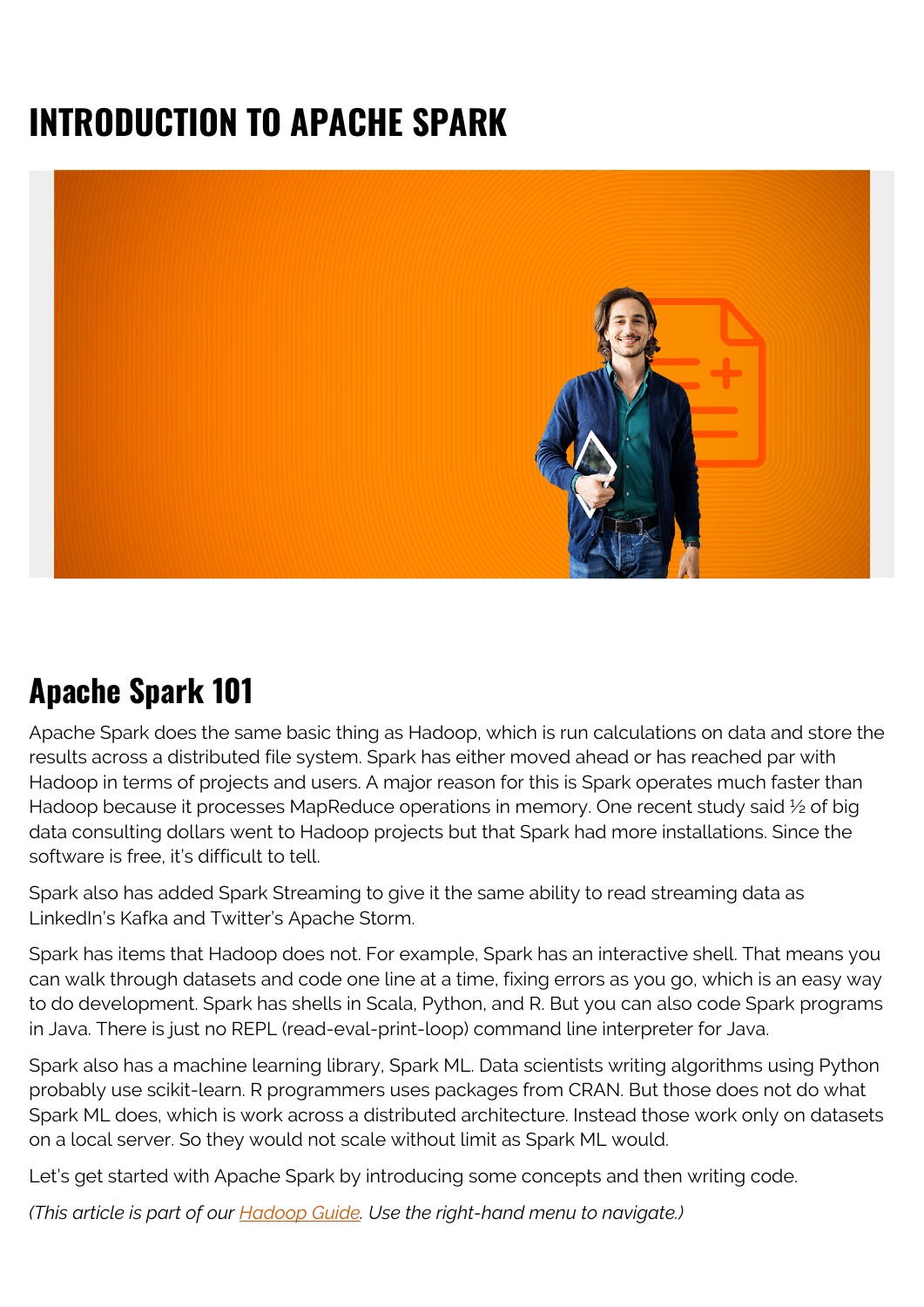# **RDD basics**

The main Spark data structures are the RDD (resilient distributed dataset) and Data Frames.

Let's explain RDDs with an example.

Spark is written in Scala, which is a functional programming language. Programmers who are not familiar with that compact notation will find it strange and often difficult to understand. But here we will not use the functional-programming coding style in order to make the Scala code easier to understand. If you only know Python, that does not matter as the Scala syntax is simple enough. What is important are the Spark functions. Those are the same in any language.

What Scala does well is work with Java. It runs on the Java JVM and lets programmers instantiate Java objects. So you can use Java objects in your code.

First, let's open the Spark Scala shell:

### spark-shell

When you do that it starts up Spark and establishes a SparkContext which is the basic object upon which all others are based. SparkContext knows the details of the Spark installation and configuration, like what port processes are running on. If you were writing stand-alone jobs instead of the command line shell you would instantiate org.apache.spark. SparkContext with code plus have to start Spark manually.

Here we use Scala to create a List and make an RDD from that. First make a List of Ints.

var  $a = List(1, 2, 3, 4, 5, 6)$ /

New we make an RDD:

var  $rddA = sc.parallelize(a)$ 

**Note:** You can leave off the Scala semicolon in most commands. But if you get stuck in the shell you will have to enter one of those to make it quit prompting for values. You do not want to hit (-control- )(-c-) as that would exit the spark-shell.

**Parallelize** just means to create the object across the distributed architecture so that it can be worked on in parallel. In other words, it becomes an RDD. You need to keep that in mind as items that you create in, say, alphabetical order, will get out of alphabetical order as they are worked on in parallel. This can produce some strange and unwanted results. But there are ways to handle that.

Now we run the **map** function. Map just means run some operation over every element in an iterable object. A List is definitely iterable. So we can multiply each element in the List by 2 like this:

var map $A = a \cdot \text{map}(n \implies n \cdot 2)$ 

**Note:** The notation (x => y) means declare a variable x and run operation y on it. You can make up any name for the variables. x just stands for some element in the list. If the element was an Array of 2 elements you would write ((a,b) => function(a,b)).

Spark echoes the results:

mapA: List = List(2, 4, 6, 8, 10, 12)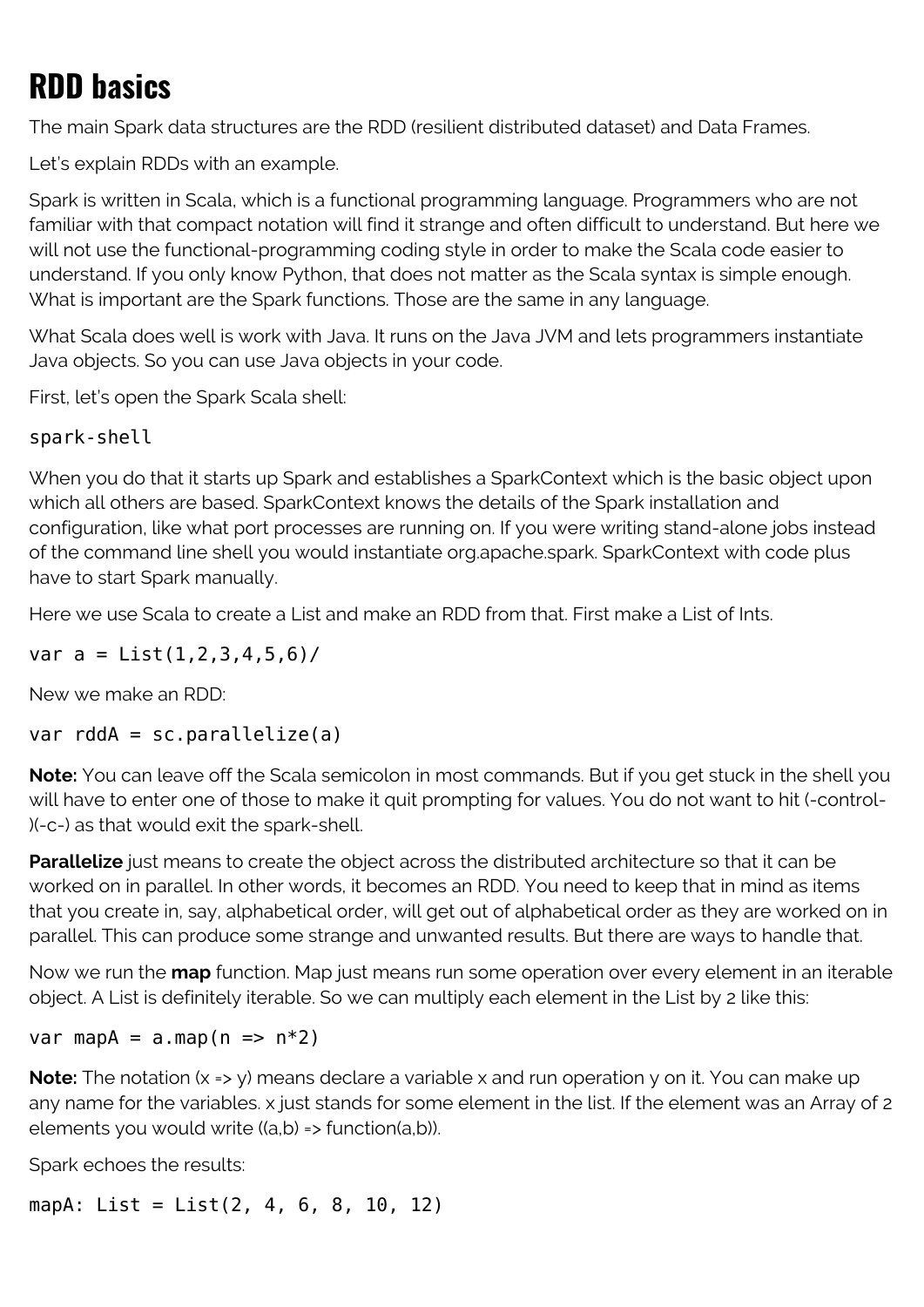Now we can sum the items in the list using **reduce**:

var reduceA = mapA.reduce( $(a,b)$  => a + b)

Spark answers:

reduceA:  $Int = 42$ 

The whole purpose of reduce is to **return** one single value, unlike **map** which creates a new collection. The **reduce** operations work on adjacent elements in pairs. So (a,b) => a + b first adds 2 + 4  $= 6$  then  $6 + 8 = 15$  until we get to 42.

# **Printing RDDs**

There are several ways to print items. Here is one:

```
rddA.collect.foreach(println);
1
```
 $\overline{\phantom{0}}$ 3

4

5

6

The thing to notice here is the collect command. Spark is a distributed architecture. Collect causes Spark to reach out to all nodes in the cluster and retrieve them to the cluster where you are running the spark-shell. If you did that with a really large dataset it would overload the memory of the machine.

So, to debug working on a really large dataset, it would better print to just **take** a few using:

```
rddA.take(5).foreach(println);
```
### **Data frames and SQL and reading from a text file**

Data Frames are the next main Spark data structure. Suppose we have this comma-delimited data that shows the fishing catch in kilos by boat and species for a fishing fleet:

### **species,vessel,kilos**

mackerel,Sue,800 mackerel,Ellen,750 tuna, Mary, 650 tuna,Jane,160 flounder,Sue,30 flounder,Ellen,40

Delete the first line and then read in the comma-delimited file like shown below.

**Note:** Spark version 2.0 adds the DataBricks spark-csv module to make working with CSV files, easier including those with headers. We do not use that here as we want to illustrate basic functions.

var fish $CSV =$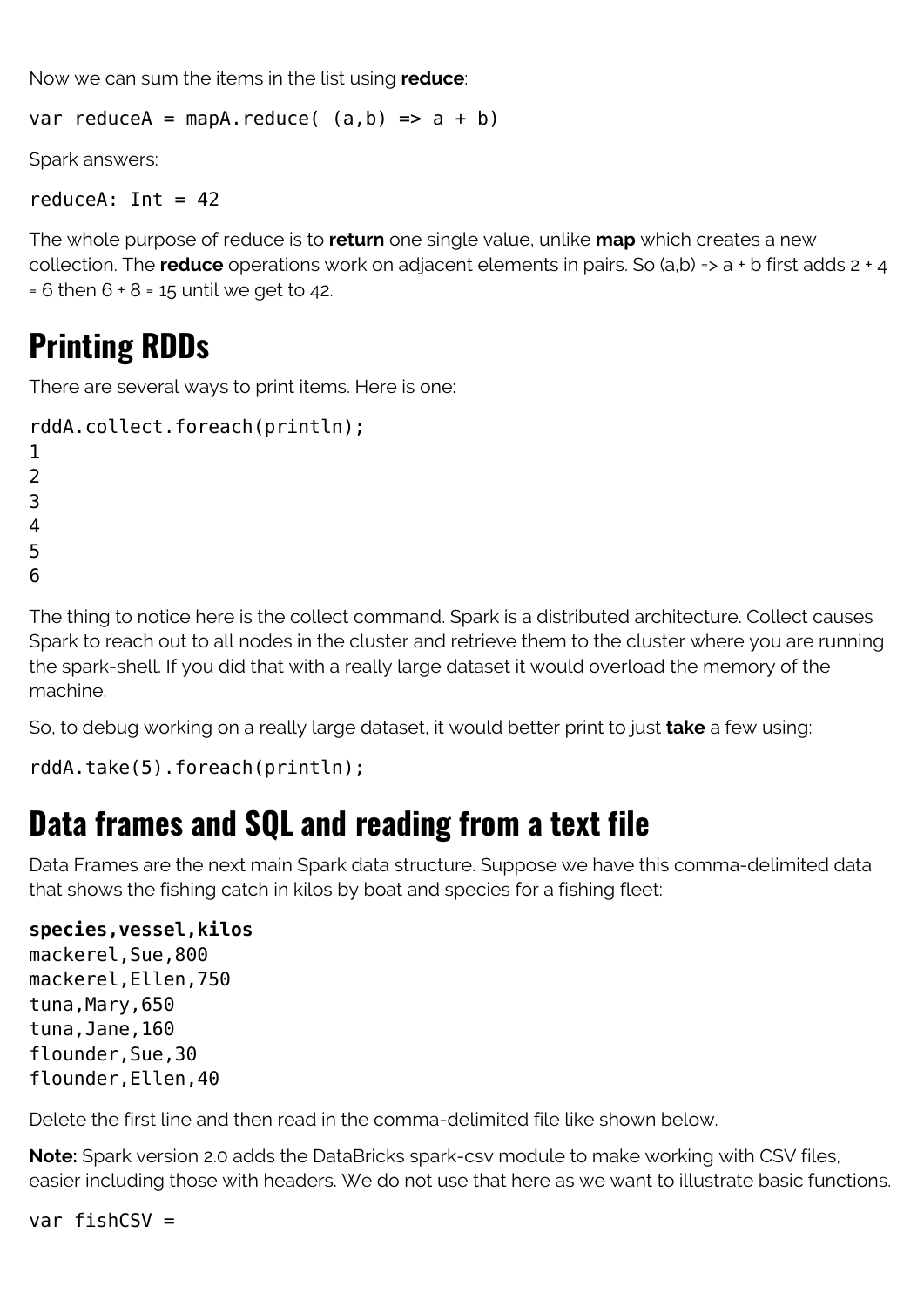```
sc.textFile("/home/walker/Downloads/fish.csv").map(_.split(","));
```
Above we ran the map function over the collection created by textFile. Then we read each line and split it into an Array of strings using the \_.split(",") function. The \_ is a placeholder in Scala. We could have written map( $l =$  l.split(",")) instead.

Here is the first element. Note that Data Frames use different commands to print out their results than RDDs.

fishCSV.first

#### res4: Array = Array(mackerel, Sue, 800)

Now, fishCSV has no column names, so it cannot have a SQL schema. So create a class to contain that.

```
case class Catch(species: String, vessel: String, amount: Int);
```
Then map through the collection of Arrays and pass the 3 elements species, vessel, and kilos to the Catch constructor:

```
val f = fishCSV.map(w \implies Catch(w(0), w(1), w(2).toInt));
```
We have:

```
f.first
```

```
res7: Catch = Catch(mackerel,Sue,800)
```
Now create a SQLContext.

```
val sqlContext = new org.apache.spark.sql.SQLContext(sc);
```
The we use createDataFrame method to create a data frame from the RDD.

#### val catchDF = sqlContext.createDataFrame(f);

Now we can use show to display the results:

catchDF.show

#### **species vessel amount**

mackerel Sue 800 mackerel Ellen 750 tuna Mary 650 tuna Jane 160 flounder Sue 30 flounder Ellene 40 To query that with SQL first we have to registerTempTable:

catchDF.registerTempTable("catchDF")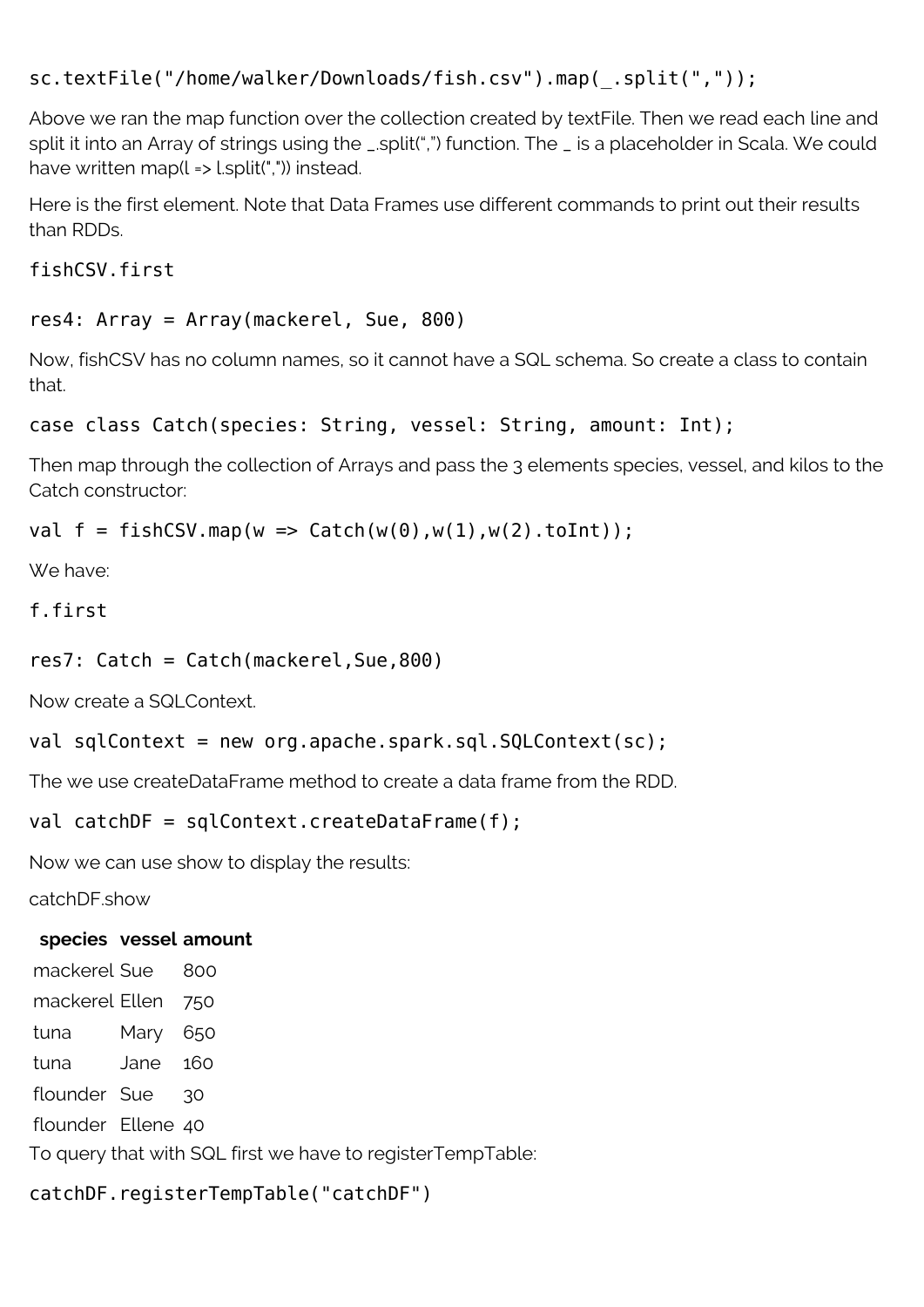Notice the quote marks around catchDF. Now we can query the columns just as if we were working with a relational database. We want to list which boats caught tuna:

val tunaCatch = sqlContext.sql("select vessel from catchDF where species = 'tuna'");

### tunaCatch.show

#### **vessel**

Mary Jane

### **Broadcasters and accumulators**

When you first learn Spark or Pig or any other language used to work with big data, the first program you usually learn is the word count program. That iterates over a text file and then uses map and reduce to count the occurrences of each word.

But that calculation can be incorrect when you are running in cluster mode instead of local model because of the distributed nature of Spark. As we showed above, you can use collect to bring the data all back in one place to put those back into the proper order. But collect is not something you would use with a large amount of data. Instead we have **broadcasters** and **accumulators**.

A **broadcast** variable is a static variable that is broadcast to all the nodes. So each node has a readonly copy of some data that it needs to do further calculations. The main reason for doing this is efficiency as they are stored in serial format to make transferring that data faster. For example, if each node needs a copy of a price list, then calculate that once and send it out to each node instead of having each node create one of those.

You create a broadcast variable like this:

### val broadcast =sc.broadcast(Array (1,2,3));

An **accumulator**, as the name implies, gathers the results of addition operations across the cluster at the main node. This works, because of the associative property of arithmetic a+b = b+a. So it does not matter in what order items are added.

The accumulator is given some initial value and the nodes in the cluster update that as they are running. So it's one way to keep track of the progress of calculations running across the cluster. Of course, that is just one use case. Also know that programmers can use accumulators on any object for which they have defined the + method.

You declare an accumulator like this:

```
val accum = sc.accumulator(0)
```
# **Transformations**

Spark has different set operations including flatMap, union, Intersection, groupbyKey, reduceByKey, and others. Below we show **reduceByKey**.